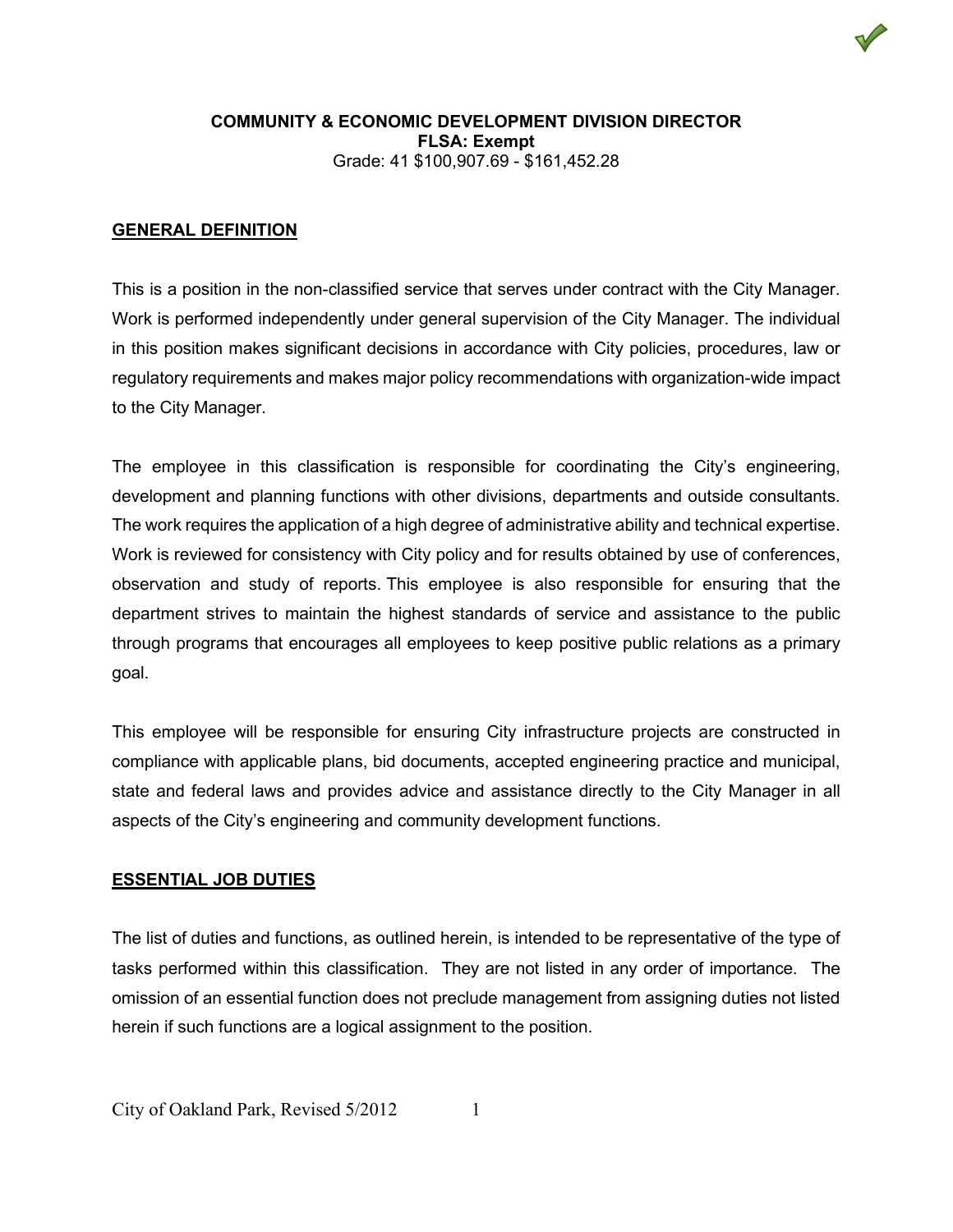- Performs human resource management functions, e.g., interview, selection, hiring, disciplinary action, recommending promotion, performance evaluations.
- Prepares and administers the department's annual operations budget; ensures adherence to and compliance with established budgetary parameters.
- Conforms with and abides by all departmental and City regulations, procedures, policies and instructions.
- Reviews development plans for compliance with codes, regulations and design standards.
- Reviews adequacy of applications for permits and compliance with approved plans.
- **Coordinates the preparation and development of engineering plans and specifications.**
- Reviews construction bids and makes recommendations for bid awards.
- Coordinates the preparation and development of sanitary sewer, water, storm water drainage and similar project databases and base maps.
- Coordinates the City's Geographic Information System acquisition, installation and development effort.
- Maintains and updates City subdivision, engineering and public works standards.
- Reviews utility, street use and franchise right-of-way construction permits.
- Assists in the evaluation of transportation and traffic impacts of proposed developments, permits, rezoning, plats, etc.
- Performs engineering inspection duties on Capital Improvement/Public Works infrastructure projects; coordinates findings with consulting engineers and in the design of municipal projects and specifications.
- Works with other department managers in ensuring contractor compliance with time and budgetary parameters of public projects.
- Coordinates engineering tasks with consulting engineers, project engineers and regulatory agencies.
- **Directs the activities of the Department and prepares periodic reports and records.**
- Responsible for the preparation of flood zone maps, roadway and waterway jurisdiction maps and other related maps, drawings or charts as may be required from time-to-time.
- Responsible for review of site plans, plats and other engineering plans and maintenance of records.

City of Oakland Park, Revised 5/2012 2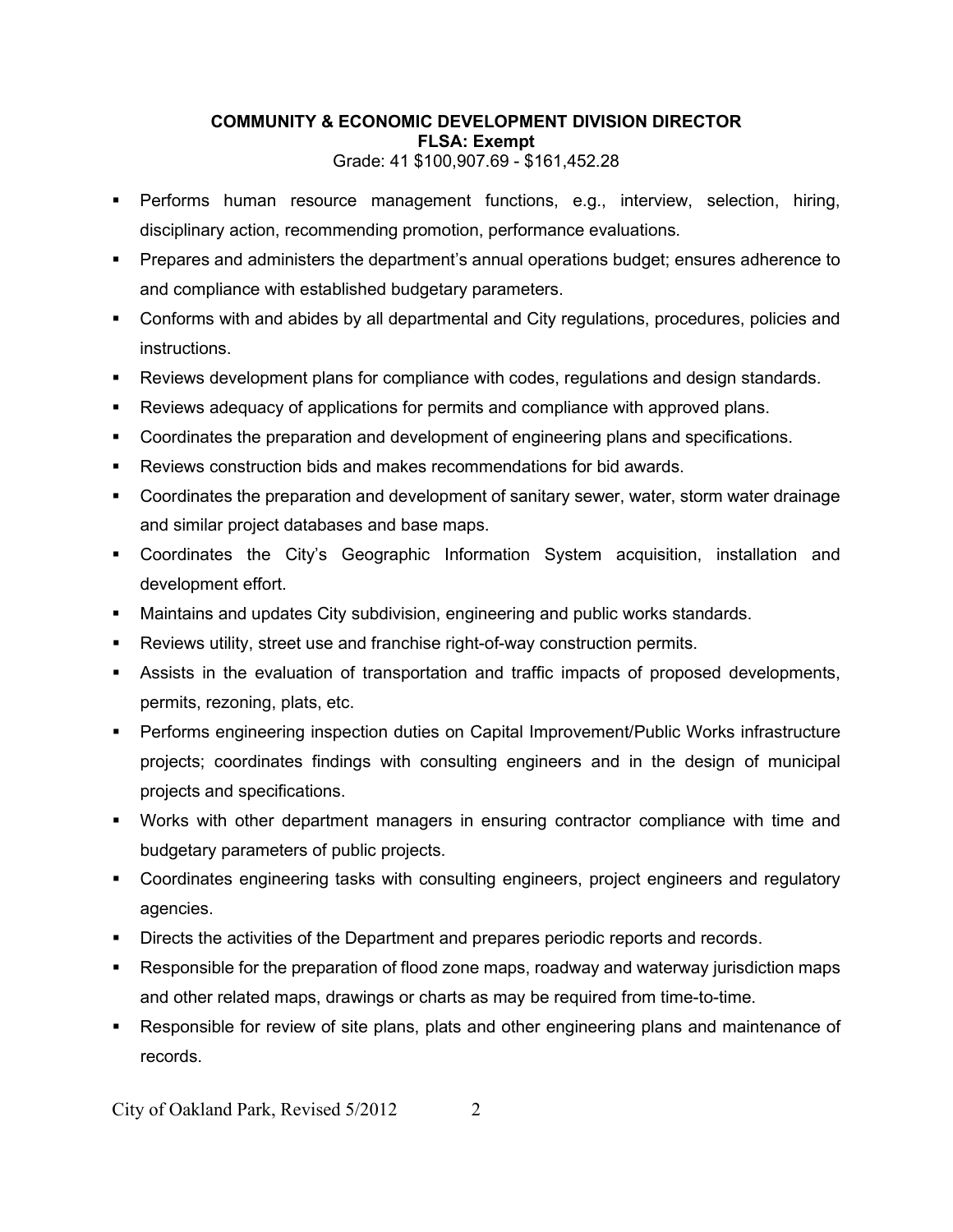- Responsible for directing the administration of City capital improvement projects within public right-of-way and any other capital improvement projects.
- Administers the City's planning, zoning, building, and code enforcement functions in compliance with all applicable ordinances, codes, laws, and regulatory standards applicable to the work.
- Conducts planning research and other special projects as requested by the City Manger's Office regarding community development needs and City growth and development initiatives.
- Monitors federal and state grant-in-aid programs and recommends applications to the City Manager.
- Administers contract for services agreements with Broward County and private sector consultants.
- Functions as official liaison for the City in all state, regional, and county planning agencies; represents the City in meetings, conferences, and professional association forums.
- Provides for comprehensive review and evaluation of the City's zoning regulations; provides draft and recommendations for land development and zoning regulations accordingly.
- Responsible for the administration and update of the City's Land Development Code.
- Communicates with co-workers, management, citizens, and others in a courteous and professional manner.
- Participates in various development review and pre-development meetings to provide information and guidance applicable to the City's community development goals, objectives and initiatives.
- Maintains current knowledge of trends and developments in the disciplines of urban and regional planning, building construction, code enforcement and zoning administration for application to functions under charge.

# **KNOWLEDGE, SKILLS & ABILITIES**

 Comprehensive knowledge of civil engineering principles, practices and methods as applicable to municipal settings.

City of Oakland Park, Revised 5/2012 3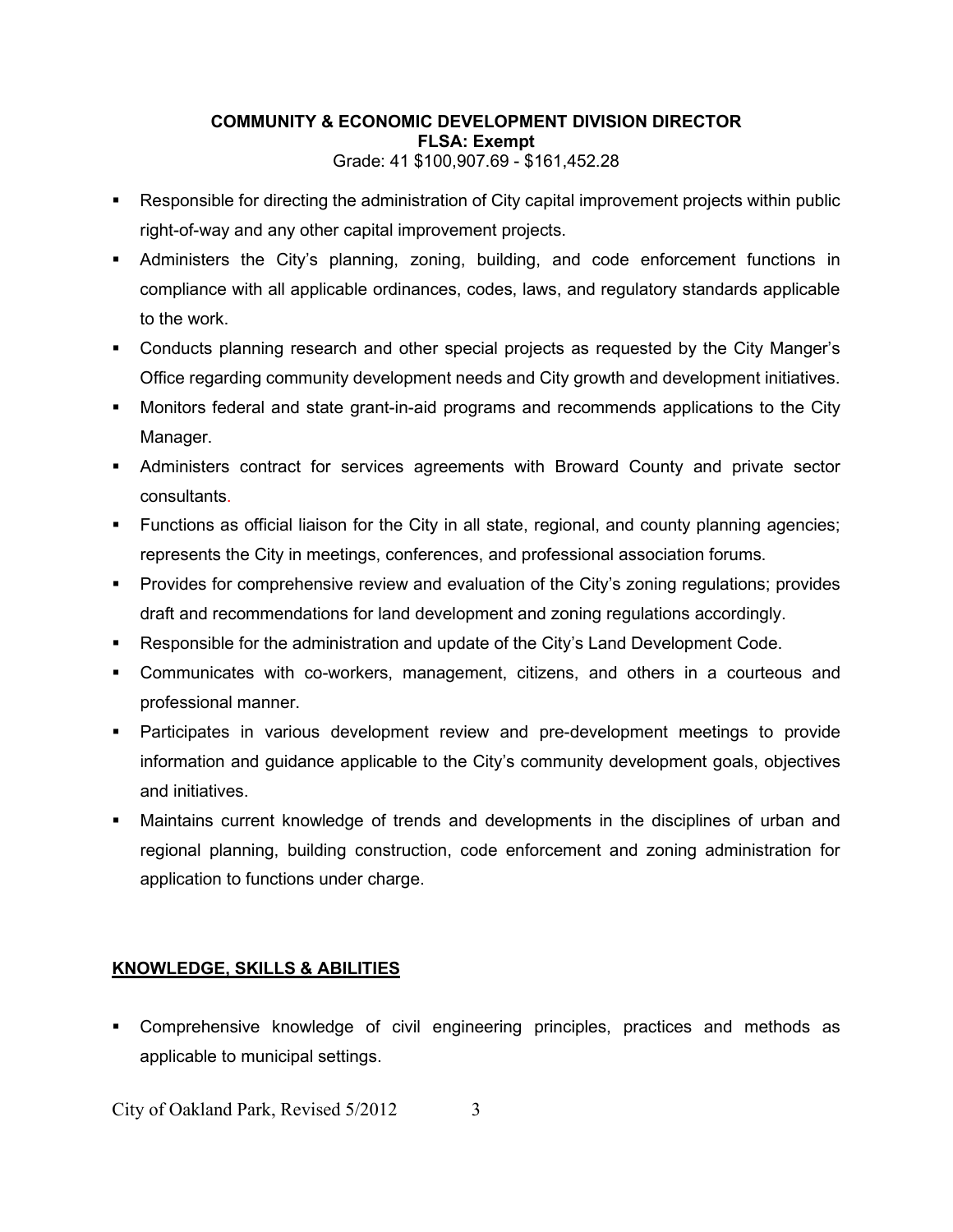- Working knowledge of personal computers and experience in spreadsheets, work processors, CAD, GIS and hydraulic analysis.
- Substantial skill in construction inspection and/or estimating for complex infrastructure projects.
- Ability to establish and maintain effective working relationships with internal and external customers, as well as governing and appointed authorities.
- Ability to conduct engineering research, make engineering computations and compile comprehensive reports.
- Considerable knowledge of the laws and requirements of road and drainage design, subdivision review, planning, zoning, physical development, economic development and permitting process principles and practices in a Florida municipality.
- Ability to direct the activities of the Department and to supervise in a manner conducive to enhanced performance and high morale.
- Ability to make inspections and to determine compliance with plans and specifications.
- Ability to review site plans, plats and other engineering plans, and maintain such records.
- Skill in the use of engineering instruments, equipment and mathematical tables required in professional engineering work.
- Comprehensive knowledge of the substantial knowledge of legislation affecting growth management and land development in Florida.
- Substantial knowledge of the principles and practices of public administration, including budget preparation and personnel management.
- Ability to review, understand and render opinions and recommendations regarding ordinances, land development legislation, codes, special requests and applications, or other information as may be determined by City Administration.
- Familiarity with construction methods, including requirements of the Florida Building Code.
- A strong customer service orientation in work and communication with coworkers, management, elected officials and citizens.

# **MINIMUM ACCEPTABLE EDUCATION, TRAINING & EXPERIENCE**

City of Oakland Park, Revised 5/2012 4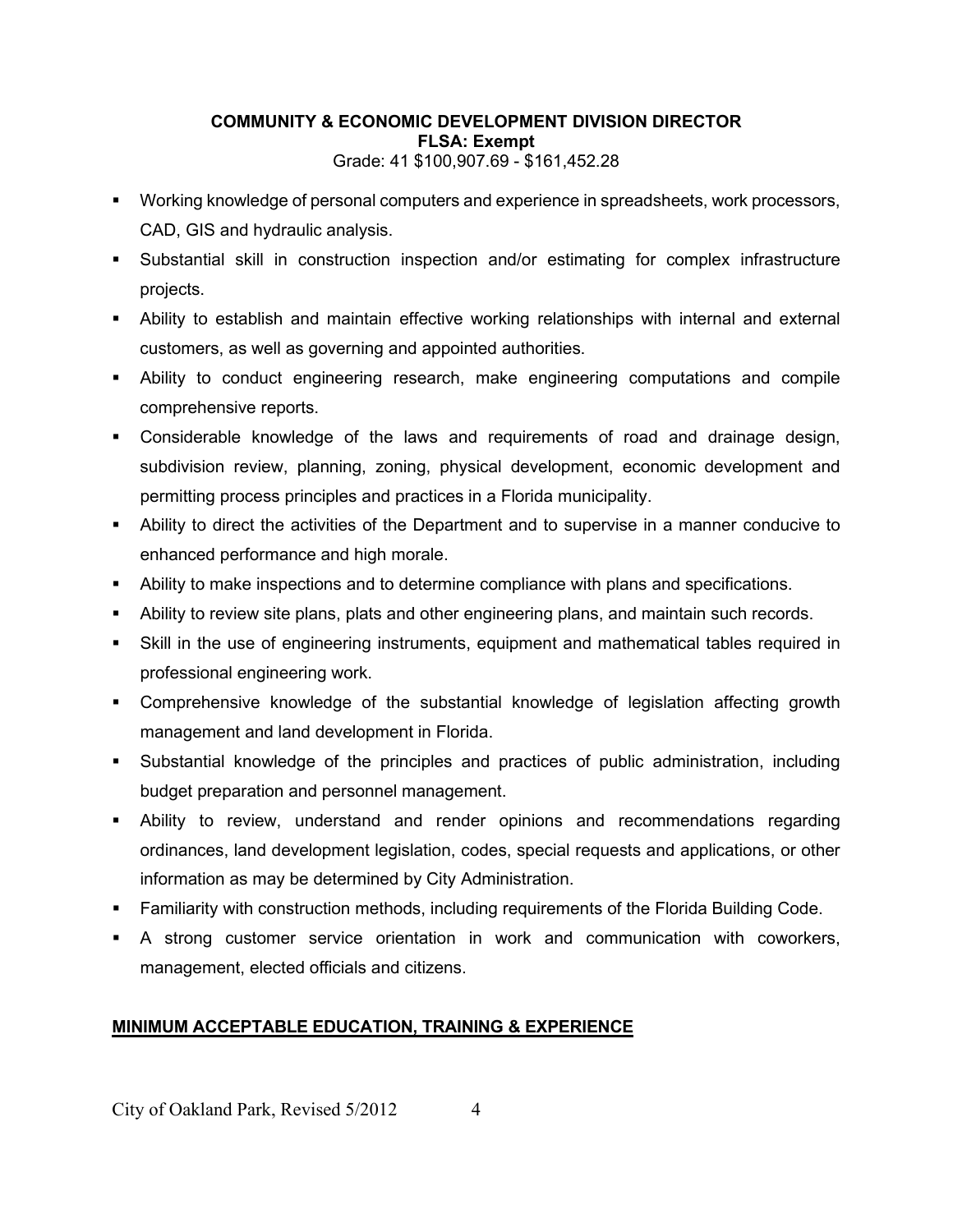Bachelor's degree from an accredited college or university in urban, regional planning civil, environmental or sanitary engineering, or related field, supplemented by 8 years progressively responsible experience in engineering inspection or design activities and municipal, county or regional planning. Two (2) years management experience with broad exposure to administrative aspects of the work, e.g., budget development and administration, human resources management, organization and delegation of responsibilities. Registered as a Professional Engineer in the State of Florida.

#### **PREFERRED**

Master's degree may be substituted for 2 years of the required experience. One (1) year private sector development or planning.

#### **PHYSICAL REQUIREMENTS**

The City of Oakland Park is an Equal Opportunity Employer. In compliance with the Americans with Disabilities Act (42 U.S. C. 12101 et. seq.), the City of Oakland Park will provide reasonable accommodations to qualified individuals with disabilities and encourages both prospective and current employees to discuss potential accommodations with the employer. The physical demands described here are representative of those that must be met by an employee to successfully perform the essential functions of this job.

Tasks involve the ability to exert light physical effort in sedentary to light work, but which may involve some lifting, carrying, pushing and/or pulling of objects and materials of light weight (5-15 pounds). Tasks may involve extended periods of time at a keyboard or workstation. Work is performed in usual office conditions with rare exposure to disagreeable environmental factors. Some tasks require visual abilities. Some tasks require oral communication ability.

City of Oakland Park, Revised 5/2012 5 A review of this position has excluded the marginal functions of the position that are incidental to the performance of fundamental job duties. All duties and responsibilities are essential job functions and requirements are subject to possible modifications to reasonably accommodate